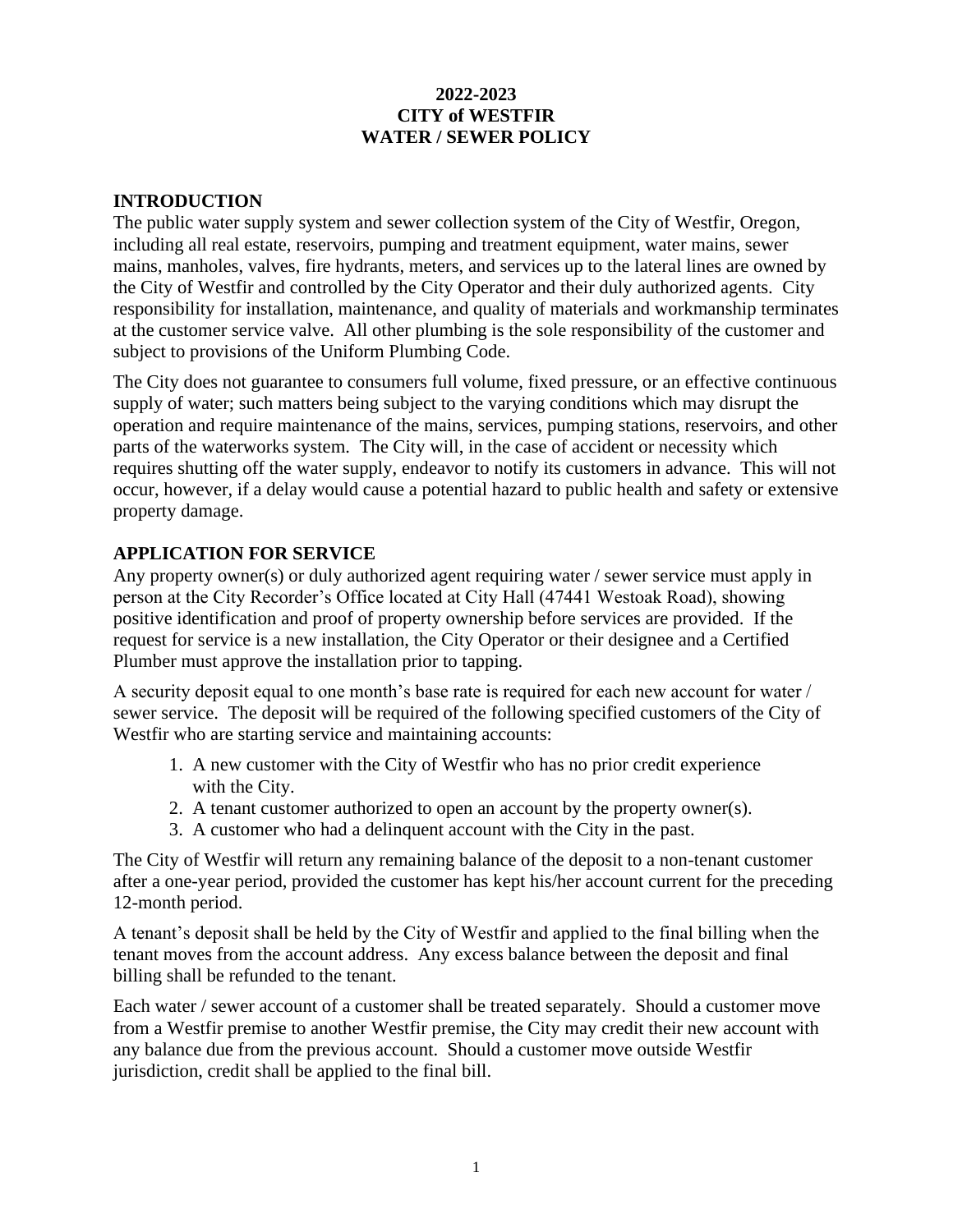## **Water service can be refused to an applicant under any of the following conditions:**

- 1. When the premise to be served does not abut a public street, road or way, and the City of Westfir does not have accessibility to the property through an existing easement.
- 2. When a water main has not been installed to the property to be served, and it would be impractical to extend a main as determined by the City Operator.
- 3. When in the judgment of the City Operator, the existing water main is of insufficient size to supply the additional demand and maintain satisfactory service to established customers.
- 4. When the applicant is delinquent in the payment of previous rents, charges, or assessments.
- 5. When the property to be served is not within the incorporated limits of the City of Westfir and an annexation agreement has not been executed by the owner(s) of the property, as may be required by the City.

# **ACCOUNTING & BILLING**

Owner(s) of real property supplied with water / sewer by the City of Westfir shall be liable for charges for water / sewer service supplied to the premise. Service may be terminated or denied at any premise that has outstanding water or sewer charges, or to any person who has outstanding water or sewer bills with the City of Westfir. The agreement by the City of Westfir to carry an account in the name of a tenant or other non-owner in no way relieves the owner(s) of liability for charges to the premise.

# *Bills are processed and mailed by the first day of the month and are due and payable by the 25th of each month, and payment must be received by that date.*

*Accounts not paid by the 25th day of the month are subject to a late fee of 10% of the account balance, and the billing will be printed on colored paper.*

*Accounts unpaid by the 10th day of the month following a missed payment shall be considered delinquent and the City will initiate the shut off procedure.*

*Water shut off procedures will include a post card sent via USPS, and a door hanger hand delivered by a City employee. The notice will state the action needed to maintain service and will provide at least 72-hour notice of shut off.*

*Accounts that are delinquent twenty dollars or less will receive notice but will not be shut off. Accounts that are delinquent more than twenty dollars will be shut off.*

# *Accounts that are shut off will require payment in full for the account balance plus a \$50.00 restoration fee before services are restored.*

The City Recorder will endeavor to give proper notice of water / sewer service charges, but by law cannot guarantee delivery of mail. Failure to receive a monthly billing by mail shall not excuse customers from prompt payment of bills.

Water accounts are established and assigned to the property itself. Billings are sent in care of individuals. Owner(s) of property will be held responsible for water used on or in their premise, but payments will be accepted from tenants under the following conditions:

- 1. The tenant must furnish the City Recorder with the name and address of the property owner(s) when applying for service.
- 2. The tenant must show a current lease or the most recent rental receipt to the City Recorder, or the landlord must sign the service application, and: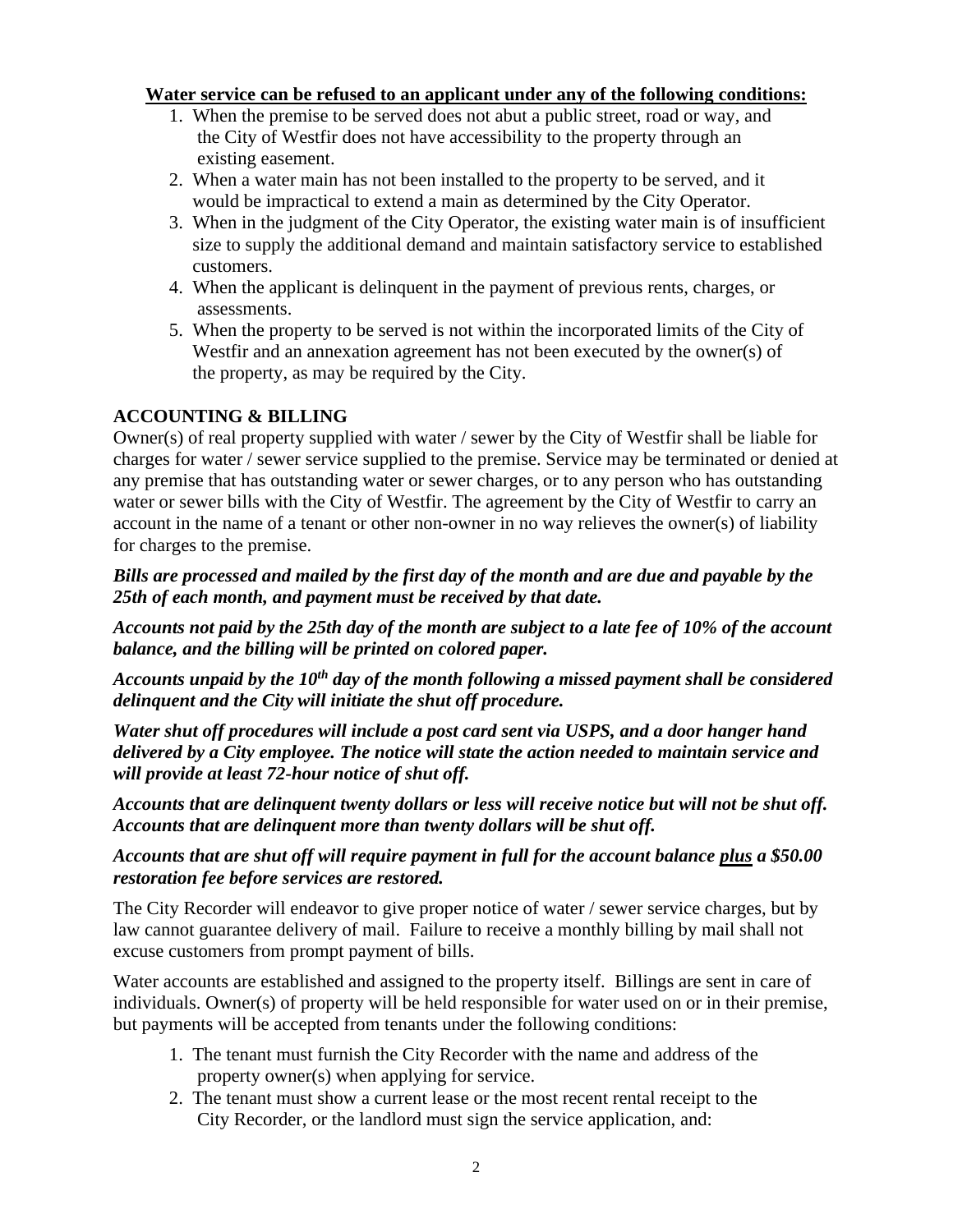Any delinquent accounts by a tenant will have a duplicate late notice generated and mailed to the owner(s) of the property where service is provided. Property owners who have tenants on an account that has been activated previous to the implementation of these policies is responsible for contacting the City Recorder to assure that they are properly noted as the owner in the billing records.

Checks returned for insufficient funds are subject to a \$25.00 charge, and this charge and amount of the bill must be paid to the City Recorder's office with cash, cashier's check or money order. The City Recorder will contact the customer by phone, email, or mail with regards to returned checks, however, checks returned on an account that is already delinquent is subject to immediate shut-off. Three returned checks in a 12-month period will authorize the City Recorder to refuse payment by check for two years of service from the date of the last check. During the 24-month period, payments must be made with cash, cashier's check, or money order.

## **WATER AND SEWER: RATES AND CHARGES**

To provide funds necessary for the operation and maintenance of the municipal water and sewer systems, the Westfir City Council has approved resolutions establishing rates and charges.

## **CHARGES FOR NEW CONNECTIONS TO THE WATER AND SEWER SYSTEM**

| Water Connection (tap) Charge                      |                                  |
|----------------------------------------------------|----------------------------------|
| $3/4$ " meter (for $3/4$ " line)                   | \$600.00 (Westfir standard size) |
| $1$ " meter (for $1$ " line)                       | \$650.00                         |
| $1\frac{1}{2}$ " meter (for $1\frac{1}{2}$ " line) | \$750.00                         |
| 2" meter and over (for 1" and over line)           | \$1,000.00                       |
| Sewer Connection (tap) Charge                      | \$400.00                         |

*Water meters damaged by the owner or tenant shall be repaired or replaced by the City, with the actual cost being assessed to the property owner.*

*All water and sewer taps may be subject to a maximum waiting period of up to 30 days, dependent upon City Operator schedule and availability of materials.*

## **MONTHLY RATES**

## **Water Service**

| Individual Detached Residential Dwelling:<br>$3/4$ " line – <b>Base Rate</b> for 1 to 7,000 gallons \$52.00                                                                   |                                                    |  |
|-------------------------------------------------------------------------------------------------------------------------------------------------------------------------------|----------------------------------------------------|--|
| <b>Business or Any Combination of Business and Dwelling:</b><br>$3/4$ " line – <b>Base Rate</b> for 1 to 7,000 gallons \$62.00                                                |                                                    |  |
| Individual Detached Residential Dwelling, Business, or<br>Any Combination of Business and Dwelling:<br>Usage of $7,001$ to $12,000$ gallons<br>Usage between 1,000 increments | \$5.00 per $1,000$ gallons<br>$$00.005$ per gallon |  |
| Usage of 12,001 gallons and over<br>Usage between 1,000 increments                                                                                                            | $$10.00$ per 1,000 gallons<br>$$00.010$ per gallon |  |
| Temporarily Unoccupied (0 gallons per billing cycle)<br><b>Residential Dwelling</b><br>Business or Any Combination of Business and Dwelling                                   | \$25.00<br>\$35.00                                 |  |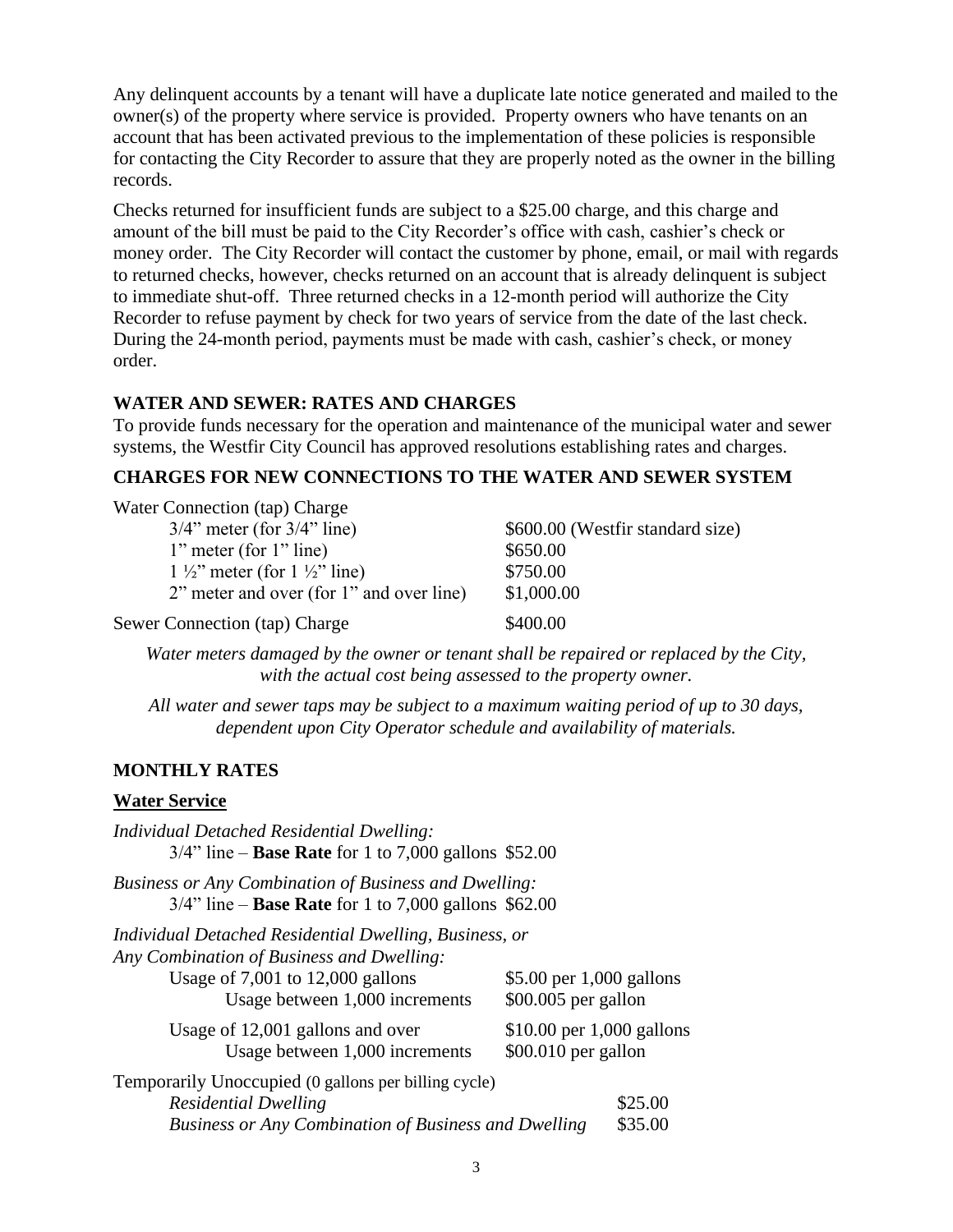## **Sewer Service**

| Individual Detached Residential Dwelling, Business, or       |         |  |
|--------------------------------------------------------------|---------|--|
| Any Combination of Business and Dwelling:                    |         |  |
| <b>Base Rate:</b> (All year)                                 | \$56.00 |  |
| <b>Additional Winter Flat Rate:</b> (November $1 - May 31$ ) |         |  |
| Usage of $7,001$ to $12,000$ gallons                         | \$20.00 |  |
| Usage of 12,001 gallons and over                             | \$50.00 |  |
|                                                              |         |  |

*In the event that a single meter services two or more residential or commercial units, the applicable base rates per billing period shall be charged to the owner(s) for each unit served.*

> *The rates and charges listed in this policy are subject to review and adjustment by the City Council. (See attached sample rate schedule.)*

# **RESPONSIBILITIES OF CUSTOMERS**

It is the responsibility of the resident or property owner(s) to keep the water meter accessible to City employees for purposes of meter reading, emergency shut off, leak repair, etc. In the event that a meter is inaccessible for any reason, the City reserves the right to estimate the meter reading and to issue bills calculated upon estimated usage.

It is the responsibility of the owner(s) of the property to maintain all piping and plumbing fixtures past the City water meter in good condition.

It is the responsibility of the owner(s) of the property to maintain the sewer lateral to the City sewer main. The City will not be responsible for broken, plugged, or otherwise inoperable sewer laterals. When the City sewer main is located beneath a County maintained street, the County will saw-cut the paving, tamp the completed back-fill in the trench, and repair the street cut. It is the responsibility of the property owner or his contractor to coordinate this operation with the County.

# **NON-PAYMENT & COLLECTION**

When water / sewer charges are unpaid for at least 60 days, and when an unpaid bill has arisen from a service contract made directly with the owner(s) of the property served by the connection as described herein, the City may file a lien against the property by certifying the unpaid amount plus any associated penalties to the Lane County Clerk. The City Recorder will send the property owner(s) notice of the impending certification at least 30 days prior to the certification in accordance with the Oregon Revised Statutes (ORS). If, however, the City determines that a transfer of the property is about to occur, it may file the lien without having to meet the requirements that the charges be unpaid for 60 days and the property owner received 30 days' advance notice of the impending action.

Any lien for unpaid water / sewer charges will be immediately released upon payment in full of the amount certified as unpaid charges and penalties.

Water shut off procedures will include a post card sent via USPS and a door hanger hand delivered by a City employee. The notice will state the action needed to maintain service and will provide at least 72-hour notice of shut off. If services are shut off, there will be an additional \$50.00 fee for restoring services.

Any customer or property owner may discontinue water service and be exempt from regular billing by requesting a final bill from the City Recorder and having the curb stop turned to the "Off" or closed position and locked by the City Operator.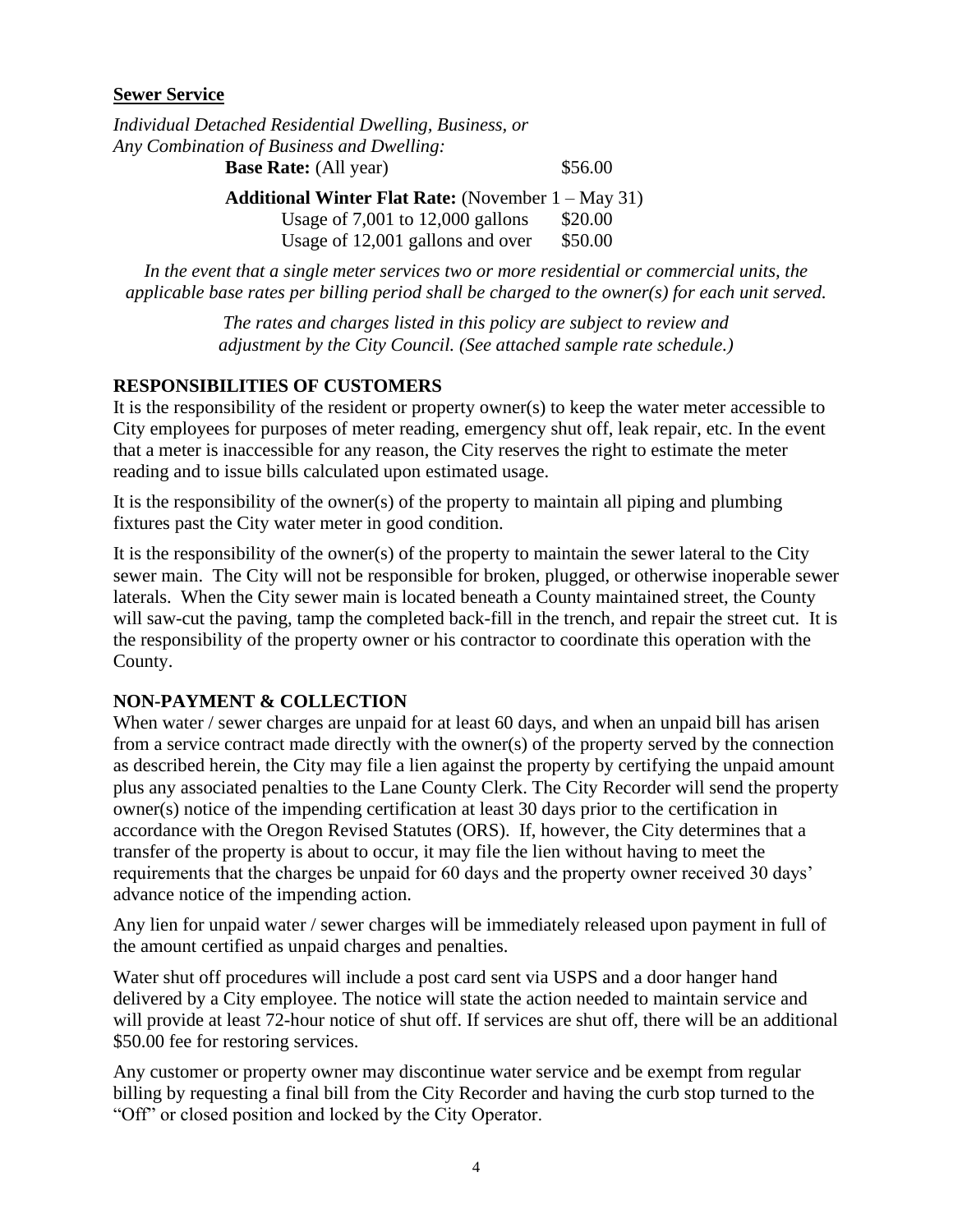## **DISPUTE RESOLUTIONS**

Procedures for resolving disputes have been established as follows:

Step 1 - Customer notifies the City Recorder and presents a thorough explanation as to why they feel the City is in error. The City Recorder will research the problem within five (5) working days of the customer request. An answer will be transmitted to the customer within ten (10) calendar days of the original complaint.

Step 2 - Should the customer be unsatisfied with the answer received in Step 1, the customer may request a hearing before City Council. The hearing shall be held at the next regular City Council meeting. The customer shall present all information to City Council to justify their claim. City Council shall make a written decision within ten (10) working days of the hearing. The decision of City Council is final.

## **SERVICE CALLS**

Service calls will be made during regular working hours and without charge for the following purposes:

- 1) Leak investigation
- 2) To locate City-owned portions of the system
- 3) Meter inspection
- 4) Opening and closing accounts
- 5) Collection of water samples

If during investigation it is determined that a leak is in the customer's portion of the system, the City will turn off water at the curb stop. The customer is responsible for accurately locating the leak and any associated repair costs. Following repair, service may be restored by a City employee or plumber. There will be a charge for service calls outside of normal working hours, which will equal the cost of manpower expended by the City.

Any required repair to the curb stop, meter, or any customer service will be performed by the City during normal working hours as soon as it can be scheduled.

# *GENERAL INFORMATION TO CUSTOMERS*

## **Cross Connections**

No physical connection between the public water supply and any other source of water or other liquid is allowed unless the auxiliary or other water system, and the method of connection and use of such system, has been approved by the City Operator, the Oregon Department of Health, and the Department of Environmental Quality. Annual testing and inspection of back-flow devices are required at the customer's expense.

## **Waste Materials & Discharge**

No filth, animal matter, or any other substance may be placed in any city water system or reservoir, and no prohibited materials as outlined by City, County or State Codes may be discharged into the sewer system. Also, it is not permissible to make any storm sewer connection, such as a rain downspout, to the sanitary sewer.

## **Freezing**

The City will not assume the cost of thawing water services on the customer's side of the service valve. The customer must demonstrate that their portion of the service line is not frozen before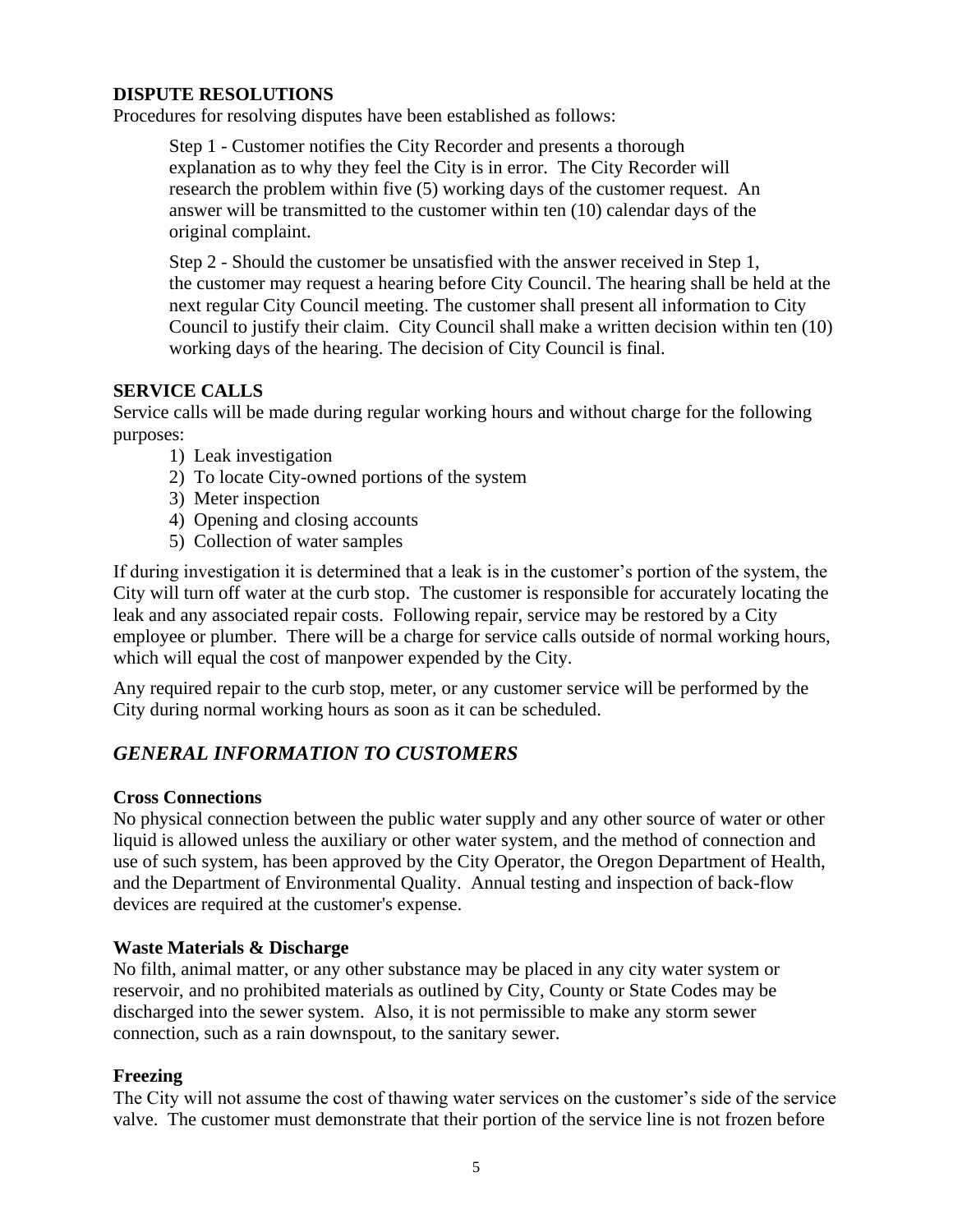the City will attempt to thaw the line on the street side of the curb stop. It is the City's policy not to use electric welders to thaw services.

# **Repairs**

Failure of the property owner(s) to make repairs in a timely fashion, when necessary, can result in the water being turned off at the curb stop until such repairs are made. Should it be determined that a broken service line is causing a traffic hazard or property damage to others, the water may be turned off immediately without notice. The customer should make arrangements for a temporary water supply until such time that the necessary repairs are made.

# **Fire Hydrants**

With the exception of an authorized agent of the City, County, or State, or the Oakridge Fire Department, NO person shall take water from any fire hydrants under any circumstance. Water used from hydrants to provide potable water for fire camps or other temporary emergency installations may be metered and charged at the prevailing user rate and may be subject to an administrative charge. The City Operator will designate the hydrant to be used. Arrangements must be made in advance at City Hall, unless an emergency situation arises, and the Mayor or City Recorder gives approval.

# **Tampering and Theft**

No one may connect to, tamper with, or remove any meter seal, or insert a meter bypass to any public water line without permission of the City Operator or his/her agents. No one may operate, open, or otherwise tamper with any valve after it has been closed for violation of any rule or regulation of this Policy. No one may, in any way, take water for private use unlawfully without first having secured the necessary permit from an authorized representative of the City.

If the City Operator finds evidence of water being unlawfully reconnected after having been turned off, that a meter seal has been broken, any bypass has been inserted, or that a meter has been tampered with, it will result in the disconnection of service by removal of the meter. In order to restore service the customer shall pay a \$200 meter installation fee, costs incurred to repair and reconnect the service branch, past due amounts, late fees, a one month deposit if not on file, and a \$50 reconnect fee. The City retains the option of replacing the service branch with new materials, if necessary.

The criminal laws of the State of Oregon provide penalties for tampering with water meters, meter seals, etc. Criminal penalties are in addition to the penalties provided herein. Making payment to City Hall will not relieve a person from criminal prosecution.